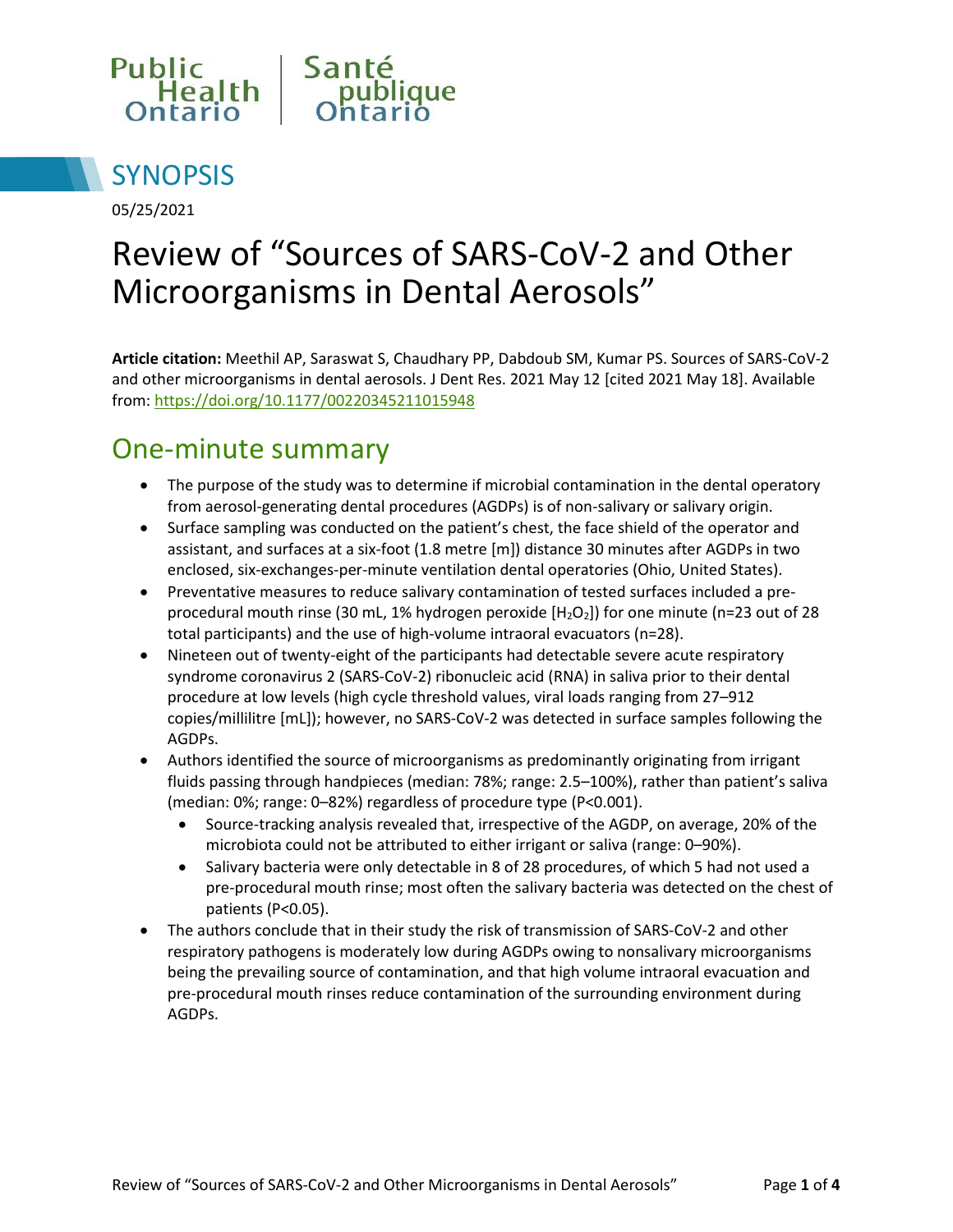## Additional information

- AGDP (N=28): dental implant (n=11) and drilling (restorative) procedures (n=3) with high-speed handpieces, and ultrasonic scaling (n=14).
- Flow rates for irrigants were as follows: implant osteotomies, 30 mL/minute (min) (sterile saline); restorative procedures, 23 mL/ min (dental unit water line); ultrasonic scaling, 19.3 mL/min (dental unit water line).
	- Irrigant flow dilutes the saliva by 20- to 200-fold (assuming a salivary flow rate of 0.1 to 1.0 mL/min).
- Intraoral evacuators had a mean suction capacity of 7.1 L/min (range: 6.6–7.4 L/min).
- SARS-CoV-2 RNA was detected in some saliva samples despite participant selection and recruitment criteria excluding any individuals with Coronavirus Disease 2019 (COVID-19) symptoms or COVID-19 history since January 2020 and up to the time of the study (May 4 to July 10, 2020).
- 16S rRNA next generation sequencing was used to characterize the microbiome from saliva and condensate for source tracking. Primers to two hypervariable regions (V1 to V3 and V4 to V5) were used to reduce taxonomic bias. Amplicon sequence variants (ASVs) were used for finer sequence resolution. Clustering was determined using linear discriminant analysis (LDA) of Bray-Curtis dissimilarity distances.
- Petri dishes in the clinic environment before patient or staff arrived were used to control for environmental bacterial normally found and rarefy (i.e., normalize) sequencing datasets.
- Microbial analysis included 4,500,063 classifiable sequences representing 22,013 ASVs.
- Authors highlight that their study has characterized and identified the source of contamination, whereas previously few studies characterized the types of microorganisms, and none identified their source.
- Authors explain that the sterile saline (implant irrigant) was not likely not contaminated, but that the autoclaved reusable handpieces likely contained diverse, non-viable microorganisms.

### PHO reviewer's comments

- The sampling method does not include assessment of aerosols small enough to have remained in the air and not settled or impacted on any surfaces tested prior to removal from air by ventilation. If the ventilation rate was indeed six-exchanges-per-minute, then the experimental conditions may not be representative of most dental settings, reducing generalizability.
- The duration of procedures was not described, but longer procedures may result in more dilution of microorganisms from salivary origins which could limit their detection or identification amidst the abundance of microorganisms from irrigants.
	- Lack of detection of SARS-CoV-2 may be in part due to high cycle threshold counts of saliva and the impact of dilution.
- 16S rRNA sequencing detects microbial DNA, which may or may not reflect live microorganisms.
- The SARS-CoV-2 polymerase chain reaction (PCR) results only detects RNA, which may or may not reflect viable virus.
- The saliva SARS-CoV-2 PCR protocol was used to test condensate; however, it is not optimized and validated for environmental testing.
- It is not stated if the patient's chest being sampled refers to the dental bib or the patient's clothing.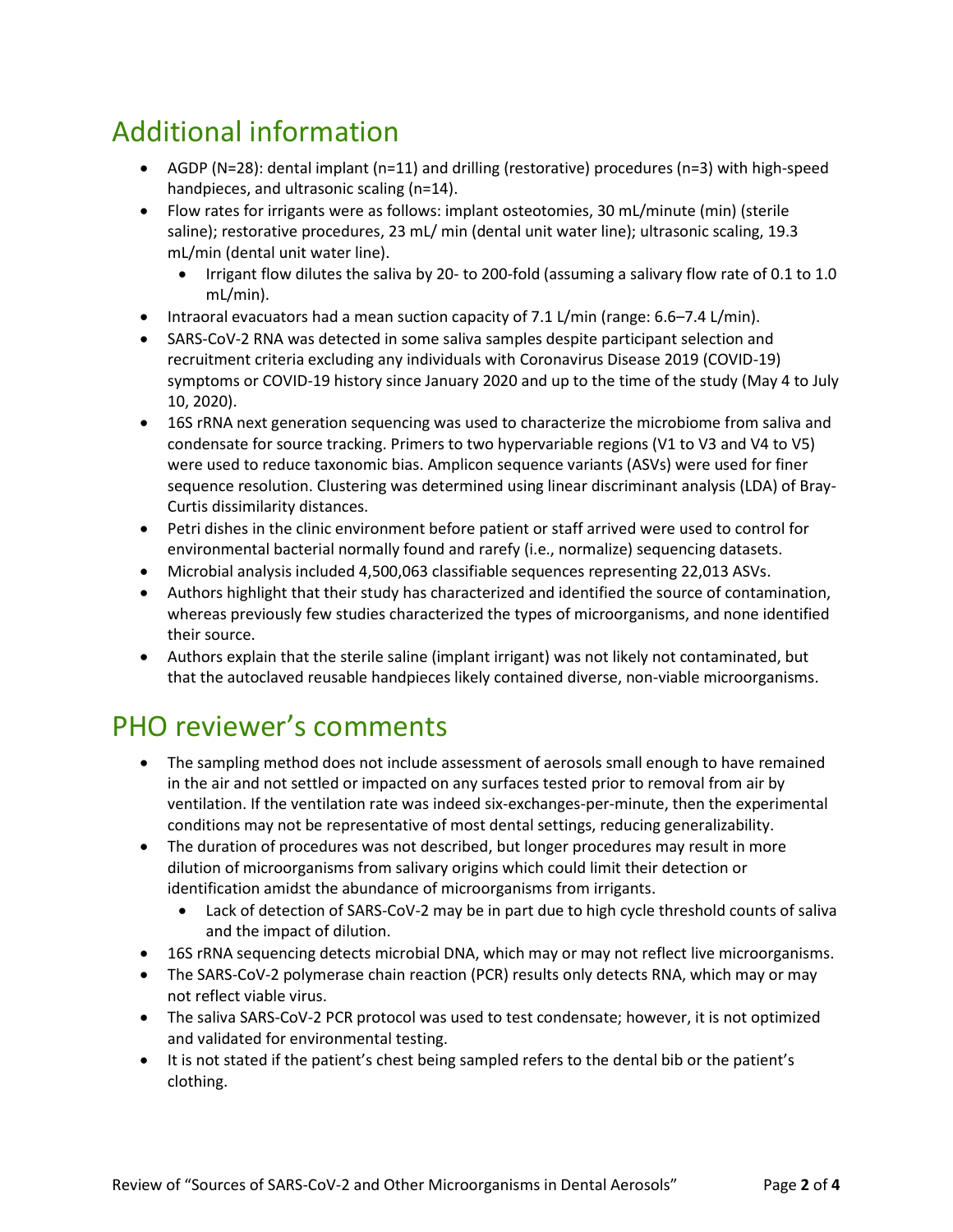- It is not clear if the face shield and the dental bib (assuming this is the patient's chest sample) were sampled immediately following the procedure or were doffed and left in the operatory during the 30 minute period between the procedure completing and when the surface samples were taken. Further, the method of sample collection and size of area sampled was not included.
- Figure 2 indicates that 10 procedures resulted in detection of salivary origin microbes, but authors have stated 8 procedures in the text.
- The authors conclude that high-volume intraoral evacuators reduce contamination of the surrounding environment, but the authors have not provided sufficient data to make this conclusion (e.g., a control group without suction).
- The authors conclude that  $H_2O_2$  pre-procedural mouth rinse reduced salivary microbial bioloads, but the authors have not provided sufficient data to make this conclusion (e.g., a comparison to post-mouth rinse).
- The authors conclude that risk of transmission of SARS-CoV-2 and other respiratory pathogens is moderately low, yet:
	- Whether or not transmission from patients with detectable SARS-CoV-2 in saliva to dental staff occurred was not assessed (i.e., sequencing of SARS-CoV-2 samples from patient saliva and follow-up of dental staff for SARS-CoV-2 testing and sequencing was not reported).
	- These findings likely do not apply to all patients (no symptomatic patients included) and may not apply to all asymptomatic patients (e.g., patients at 1 day before symptom-onset where viral load is highest and most infectious).
	- Sampling the N95 respirators worn by dental staff was not conducted but would help to address important risks related to aerosols.